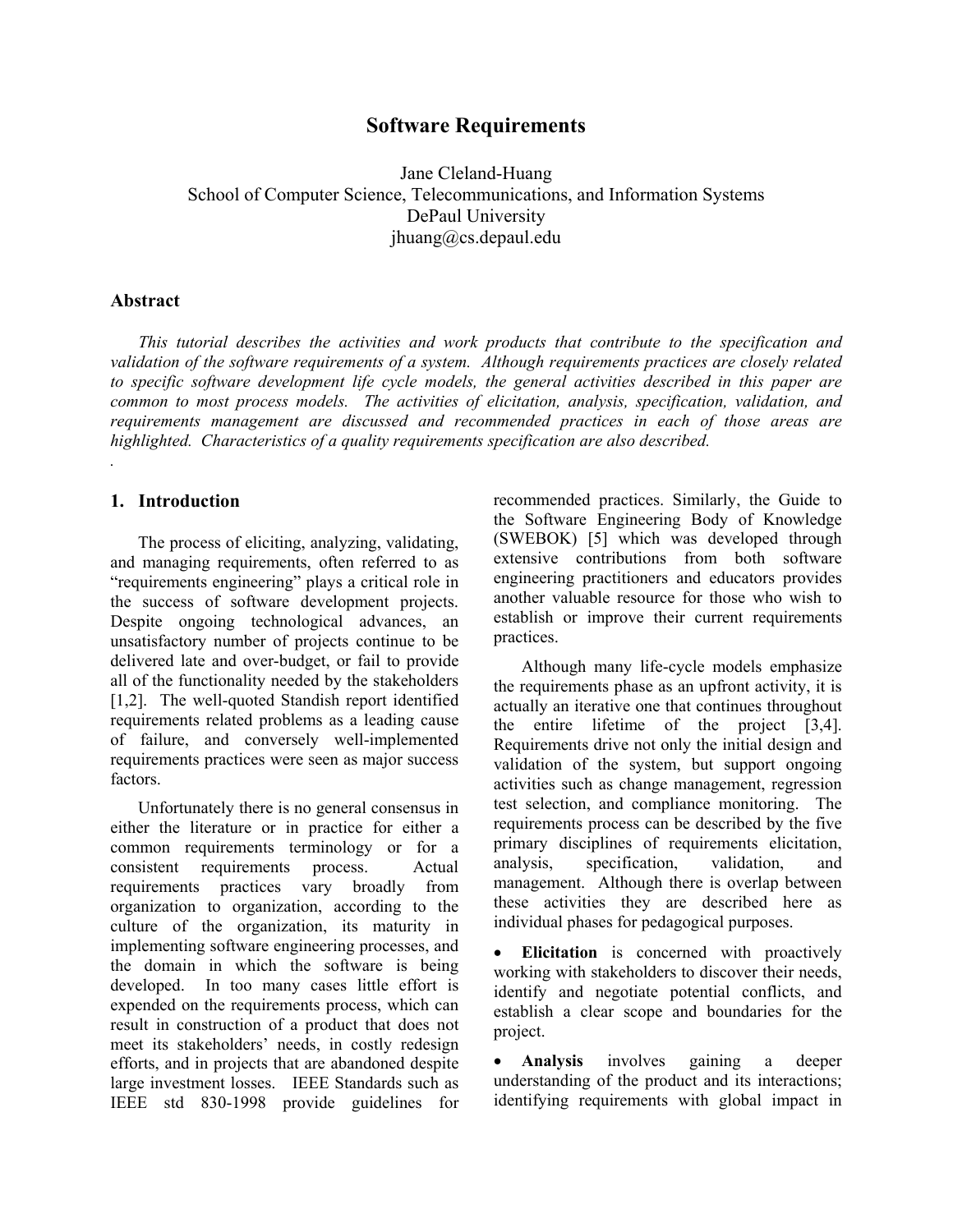

**Figure 1. The requirements process** 

order to define the high level architectural design; allocating requirements to architectural components; and finally identifying additional conflicts that emerge through considering architectural implementations and negotiating agreements between stakeholders.

**Specification** involves the production of a series of documents that capture the system and software requirements in order to support their systematic review, evaluation, and approval.

**Management** of requirements is an ongoing activity that starts from the moment the first requirement is elicited and ends only when the system is finally decommissioned. Requirements management includes software configuration management, traceability, impact analysis, and version control.

Validation occurs throughout the other four activities. It involves ensuring that the product meets stakeholders' requirements through activities such as formal and informal reviews and for more complex or critical systems through the use of formal verification techniques.

 Activities across these disciplines are tightly coupled and therefore there is significant overlap and iteration between them. Figure 1 illustrates the iteration that occurs between various requirements activities and depicts the ongoing progress towards a validated requirements specification.

 Although related literature uses the term Requirements Engineering to broadly describe the requirements process this is not a term frequently found in industry. As the requirements process is just one aspect of software engineering it does not in itself result in the delivery of a fully engineered product. In this tutorial we therefore follow the practice adopted in the Guide to SWEBOK (Software Engineering Body of Knowledge), in which the term Requirements Engineer is replaced by the general term Software Engineer [5]. Additional terms such as elicitor, analyst, and specifier that depict specific roles of the requirements process are also used.

 The following section of the tutorial provides a more formal definition of a requirement and then the remaining sections discuss each of the specific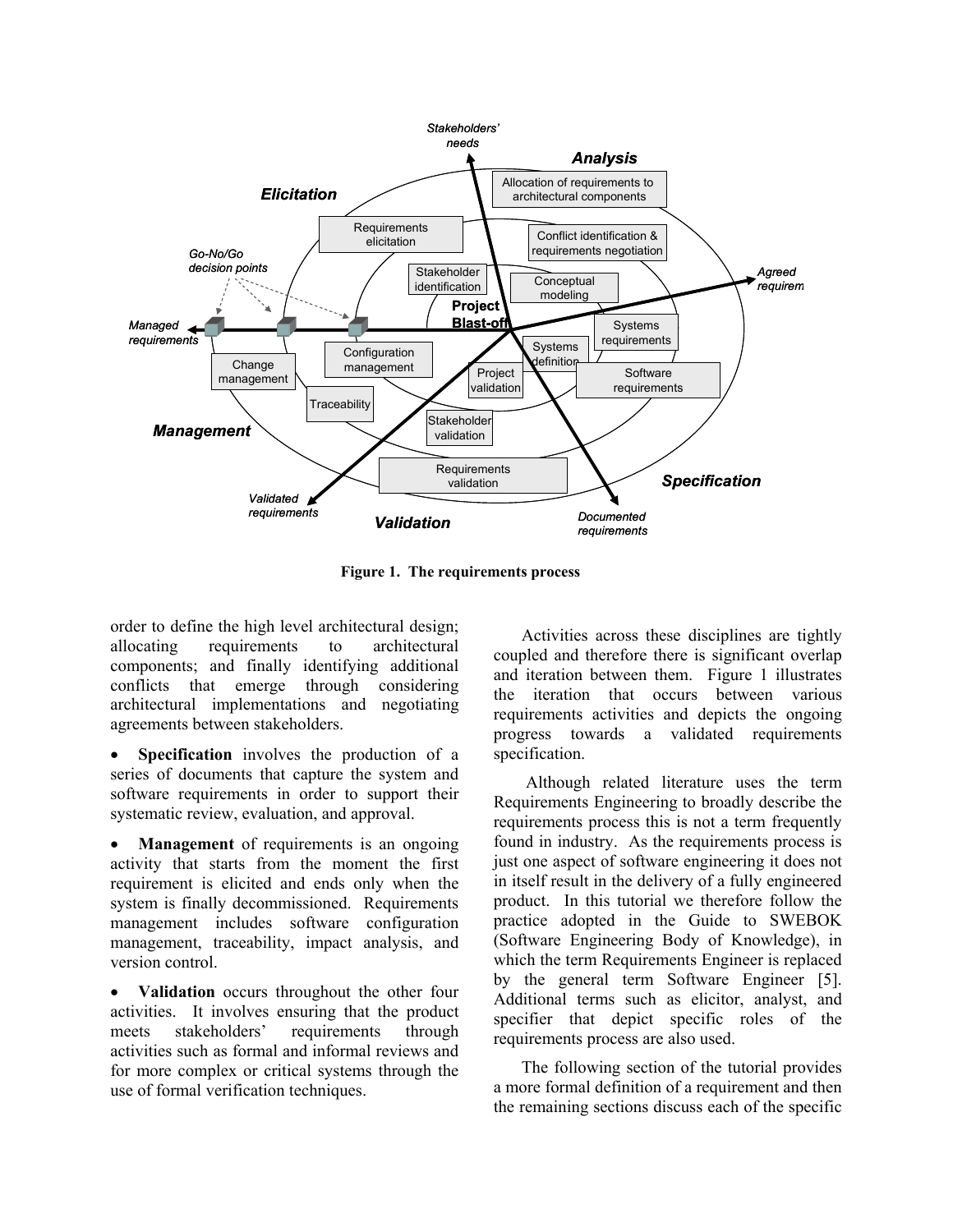

Figure 2. Types of requirements

activities of elicitation, analysis, specification, validation, and management of requirements.

#### **2. Defining a Requirement**

A requirement is simply a property of the system or a constraint placed either upon the product itself or upon the process by which the system is created [4,6,7]. More formally, IEEE Std 610.12-1990 defines a requirement as "(1) A condition or capability needed by a user to solve a problem or achieve an objective. (2) A condition or capability that must be met or possessed by a system or system component to satisfy a contract, standard, specification, or other formally imposed documents [8]. (3) A documented representation of a condition or capability as in  $(1)$  or  $(2)$ ."

 As illustrated in Figure 2, product requirements can be either functional or nonfunctional and describe properties of the actual system that is to be delivered. A functional requirement (FR) describes what the system needs to do, such as a requirement for an online banking portal specifying that 'The system shall display the current customer balance.' In contrast, a 'non-functional' requirement (NFR) describes a constraint upon the solution space, capturing a broad spectrum of systemic qualities such as reliability, portability, maintainability, usability, safety, and security [6,9,10]. Because many NFRs can actually be refined into functional requirements, many people prefer to call them "quality" requirements, "ilities", or even

"systemic" requirements. Often NFRs can not be directly implemented as stand-alone functions, but are realized through the careful implementation of other requirements on which they depend. For example, a requirement stating that a specific query must return its results in less than three seconds, is only realizable once the architecture and much of the system functionality has been implemented.

 Process requirements specify constraints placed upon the development process. For example "The system shall be developed to run on the J2EE platform", or "Model Checking shall be used to formally validate the correctness of the security protocol". Process requirements can be defined either in a statement of work (SOW), or in a special section of the software requirements specification [9].

## **3. Elicitation**

 Requirements elicitation focuses on gathering knowledge about the needs of the stakeholders through helping them to understand and articulate their problems and where possible through describing their vision of what they would like the new system to do. As such it is a process of discovery, and represents one of the more critical aspects of the requirements task [11].

 There are several dimensions to requirements elicitation [4]. These include understanding the problem and its domain, identifying clear business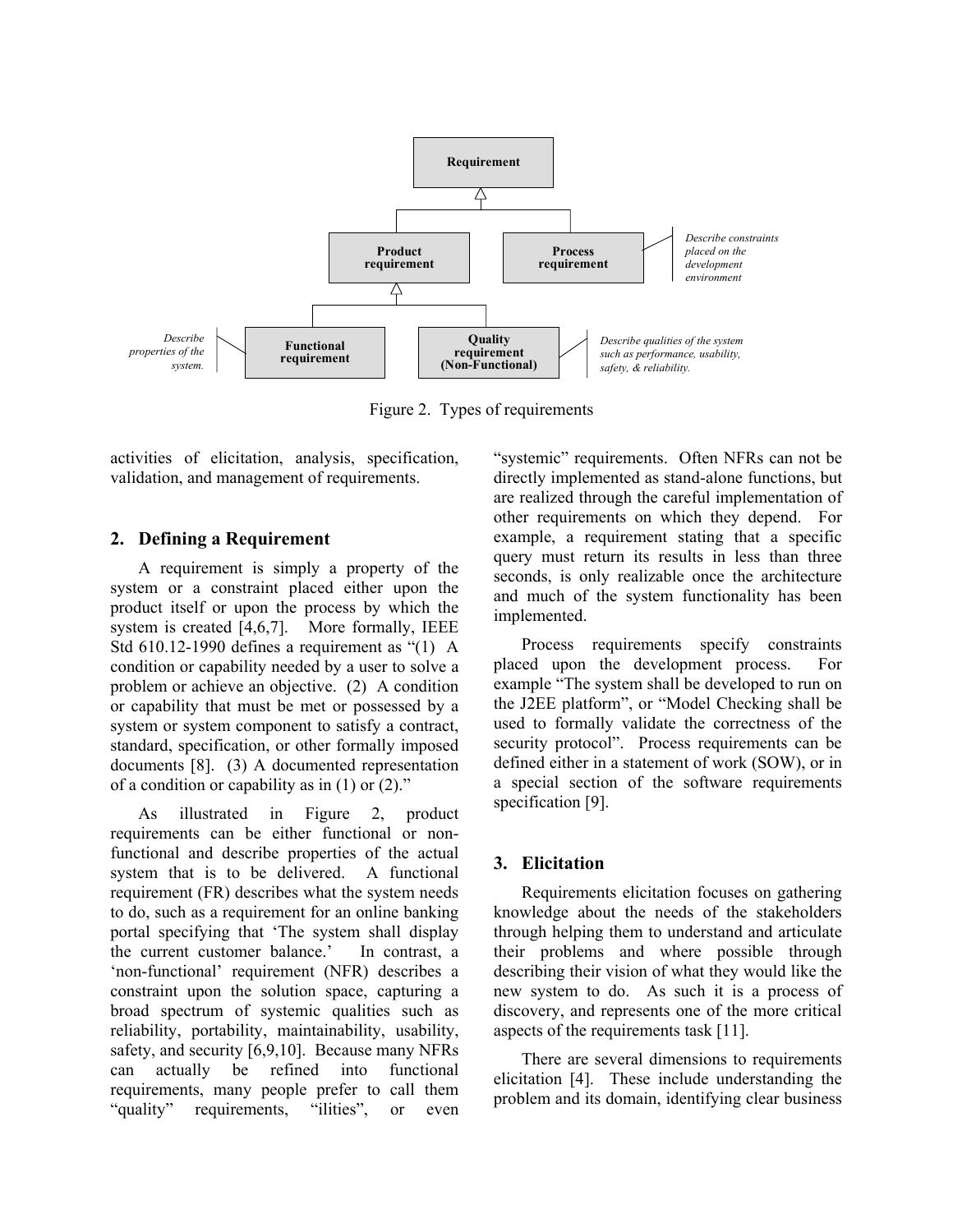objectives for the project, and finally understanding the needs and constraints of system stakeholders.

#### **3.1 Understanding the Problem and its Domain**

 The first step in the elicitation process occurs at the very start of the project during an activity sometimes referred to as "project blastoff"[12]. During this phase of the project, the problem domain is explored in order to understand the context in which the proposed software application will execute. The task can be simplified by decomposing the domain into subdomains [13]. As illustrated in Figure 3, a preliminary decomposition of an emergency dispatch center identifies subdomains such as *GPS tracking*, emergency services such as *police and fire services*, and *call dispatch*. Robertson refers to sub-domains as 'adjacent systems', because they are the systems (whether manual or automated), with which the proposed application will interact [9,12].

 The requirements elicitor works with an initial group of stakeholders to identify the sub-domains of the problem. Once these sub-domains have been identified, an additional set of stakeholders or "Subject Matter Experts" (SMEs) are selected to explore each one more fully. As a word of caution, it is imperative to find the right set of stakeholders. If an entire group of stakeholders are accidentally or deliberately omitted from the

process, their needs may not be adequately considered which may ultimately lead to their failure to support the project. Alexander and Robertson identify stakeholder roles through the use of an 'onion model'[14]. The center of the onion represents the product to be developed, while the outer layers represent progressively more distant types of stakeholders. These include direct operators of the system, functional beneficiaries, and finally stakeholders such as political or financial beneficiaries. Taking a systematic approach to stakeholder identification reduces the likelihood of missing critical perspectives of the problem and related stakeholders, which in turn could have a catastrophic effect on the success of the project [15,16]. Furthermore, successful elicitation is facilitated if the selected stakeholders are representative of a specific group of people, empowered to make decisions for that group, able to work collaboratively with other stakeholders, and knowledgeable in the subject matter they represent.

 Once stakeholders have been identified, the requirements elicitor must explore the problem that is to be solved. In addition to relying upon stakeholder knowledge, the software engineer should ideally acquire domain knowledge in order to more fully understand the needs of the stakeholders whether those needs are articulated or not [9]. This is especially important if the



Figure 3. Defining the context of the work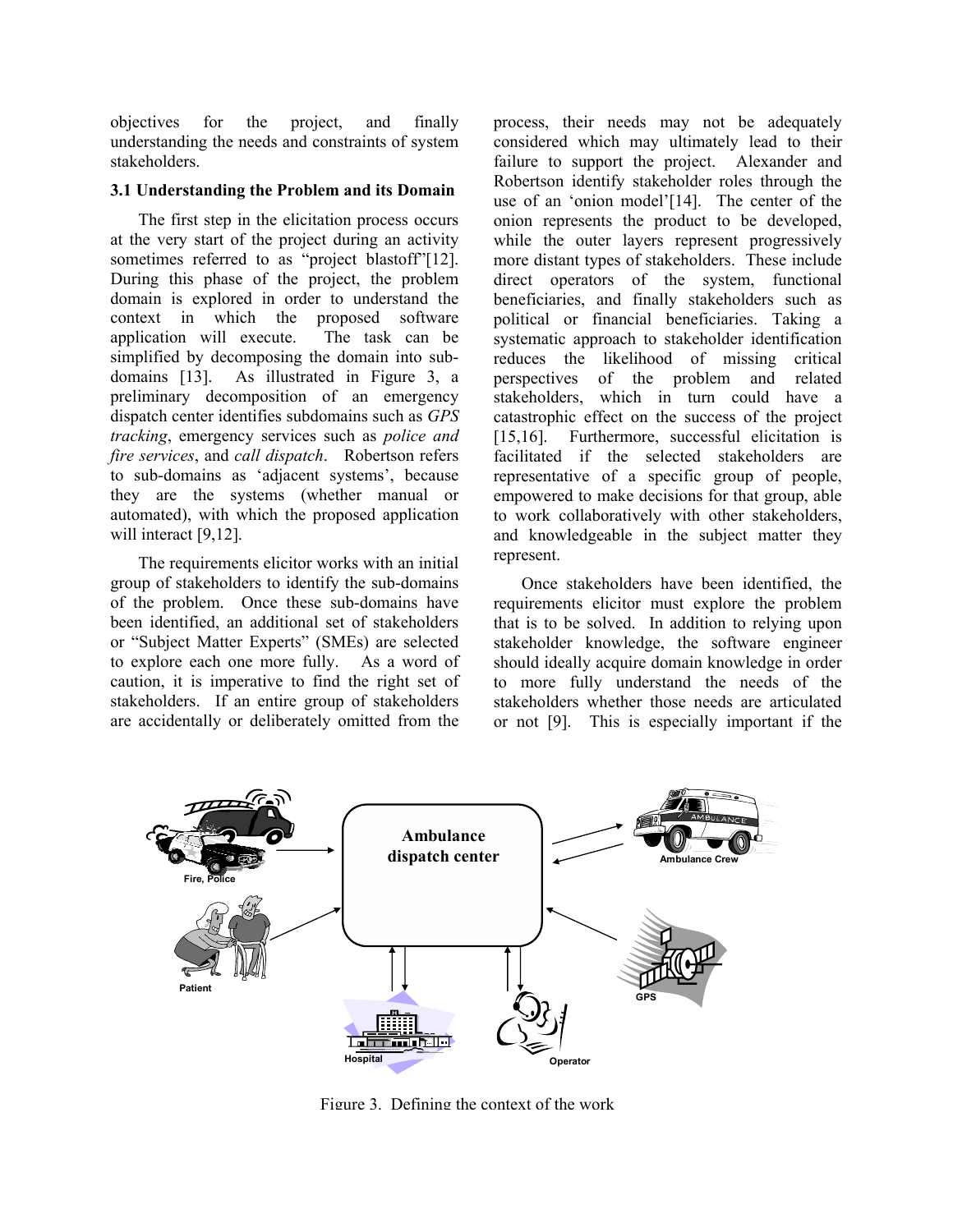product is being developed in a domain for which the typical users are not highly computer literate. It is the elicitor's job to initially steer stakeholders away from offering premature solutions until the problem space is well defined [14]. The new product should then be modeled within the context of its adjacent systems, showing the information flows that occur between them [12]. These work flows clearly define the boundaries of the new product and identify events that will trigger responses and that must be further explored during the elicitation process.

#### **3.2 Making the Business Case**

Current trends demonstrate that organizations are no longer willing to invest in IT projects unless those projects return clear value to the business [17,18]. Prior to committing to a project, the customer and business stakeholders should perform a business analysis [18] to more fully understand the costs, risks, and anticipated benefits from the project.

 During this phase, the high level requirements are also examined for risks. The results of the risk and benefits analysis provide the basis for determining whether the project should proceed or not. We should point out however that this decision does not necessarily need to be an 'all or nothing' decision. For example, in an extensive case study examining the catastrophic failure of the London Ambulance System in the late 1990's, Finkelstein observed that similar systems of smaller scope had been successfully and incrementally delivered to other regions in England [19]. One of the identified causes of failure had been the sheer scope of the project.

 There are many risks that can impact the success of a project. From a requirements perspective these include a lack of clear purpose for the product, insufficient stakeholder involvement, lack of agreement between stakeholders, rapidly changing requirements, goldplating (adding additional and unnecessary features), poor change management, and lack of analysis of the requirements [2]. At this stage, risks can be mitigated through awareness of these potential causes of failure, the definition of a clear problem statement and rationale with commitments from all major stakeholders, and a

proactive risk mitigation plan that includes processes to control change.

 As many of the major documented cases of project failure trace their problems back to failure to create a clear and agreed upon statement of work during this early stage, a project should clearly **not** proceed without this agreement in place.

## **3.3 Elicitation Techniques**

 Once the boundaries of the work have been defined and stakeholders have agreed to proceed, the hard work of understanding users' needs can start in earnest. It is helpful to decompose the problem into smaller and more understandable units such as use cases [9,11,20] or specific workflows [21]*.* Elicitation then focuses upon understanding the users' needs in respect to these smaller units of work.

 The role of the elicitor is to learn the needs of the users and to communicate these needs effectively to the developers. There are many different elicitation techniques, and a general consensus exists that there is no single method that is universally the best one. The correct approach is dependent upon the nature of the system to be developed and the background and experience of the stakeholders [5]. Some of the more typical methods used include collaborative sessions, interviewing, ethnography, questionnaires, checklists, role playing, modeling, and prototyping [22].

• **Collaborative sessions** come in all shapes and sizes and are primarily useful for brainstorming and problem solving activities. For example a Joint Application Design (JAD) session can be useful for bringing a small group of stakeholders together to form the initial goals and requirements of a system. It is a useful technique for setting initial goals. Collaborative methods are also useful for identifying and negotiating conflicts that might exist between requirements. These methods are discussed in greater detail in the section on Requirements Analysis.

**Interviewing techniques** are one of the simplest, yet most effective methods of requirements elicitation. Interviews can either be structured around a specific set of questions, or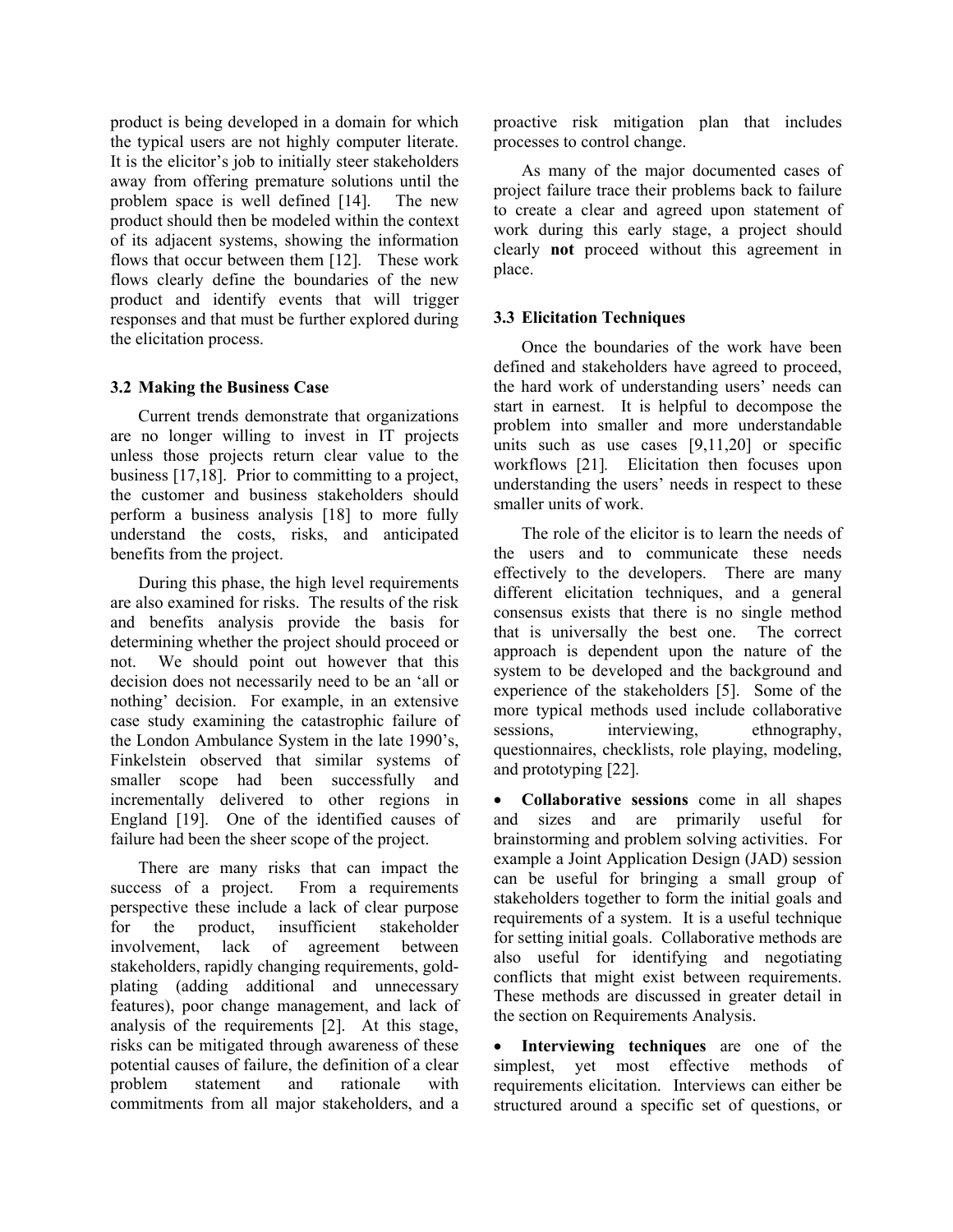open-ended with the intention of gathering as much useful information as possible. In most cases both techniques are used in a single interview. Structured interviews have the advantage that all interviewees are asked the same questions and that critical questions are not inadvertently forgotten. In an unstructured interview the interviewer may ask a few leading questions but then allow the interview to develop in a less rigid fashion. This approach may unearth entirely new areas of discussion that had previously been overlooked. As both methods have their own advantages, it is often beneficial to combine both techniques in a single interview. Interviews are often conducted in stages, so that responses from the first round can be used to generate a deeper set of more focused questions for the second round. It is often useful to target the second round of interviews to stakeholders with specific responsibilities or interests related to the more targeted questions.

• **Questionnaires** can also be useful if it is possible to formulate a very specific set of questions. This usually is only possible when the problem is quite well defined up front. Questionnaires tend to be used more frequently in the form of market research surveys when developing a product for an external client, or to elicit a general response from a targeted group of stakeholders such as the users of an existing system.

• **Ethnography** involves observing the way users interact with an existing system. This is particularly useful when users are unable to fully articulate their needs, or are too busy to attend other types of elicitation meetings. Studying how a user currently performs a task, and noting problems and possible areas of improvement, can lead to identifying real user requirements that might otherwise have been missed. It can be particularly enlightening to observe shortcuts and work-arounds that may have been developed by power users, because these often offer insights into their real needs.

**Prototyping** is a useful technique for taking an early set of user requirements and rapidly building a 'system' that can be used to elicit additional requirements. There are various types of prototypes. Low fidelity models are built with

pen and paper, index cards, and post it notes etc and are exceptionally useful because for very little cost you can obtain useful feedback from the user. They have the added advantage that the user feels comfortable making suggestions because the prototype does not look like a final product. Higher fidelity prototypes, that utilize rapid development techniques to deliver a semifunctioning product to the user, can also be useful for eliciting feedback. Through interacting with something that looks like the final product, the user often identifies additional requirements or discovers areas in which the product does not do what they had intended it to do.

• **Documentation** can provide significant insights into possible requirements. These come in a variety of shapes and sizes such as problem reports, memos, user manuals from existing systems, existing designs and specifications, reports output from existing systems, documentation from competitors' products, and even previously written contracts [15].

• **Modeling** can also be used during the elicitation process primarily as a means of communicating back to the user the specifiers understanding of their needs. A broad range of methods such as data flow diagrams (DFD), statecharts, use cases and sequence diagrams are available. As the primary purpose of modeling at this stage is to support the thought process and to serve as a communication aid between users and elicitors the selected models must be easily understood by the stakeholders. A model is useful during elicitation if it helps the elicitor to figure out which questions to ask, or if it surfaces hidden requirements [12]. In general, formal models are not that useful during the elicitation process [23] primarily because they are typically not well understood by stakeholders.

• **Roleplaying** or use of surrogate techniques can be used to explore stakeholders needs when those stakeholders are unavailable. This is particularly useful for example if you are developing a product that will be mass marketed and you don't know who the actual users will be.

• **Checklists of NFRs** can be used to help stakeholders identify the non-functional needs of the system. It is often much easier to think about what the system needs to do than to identify its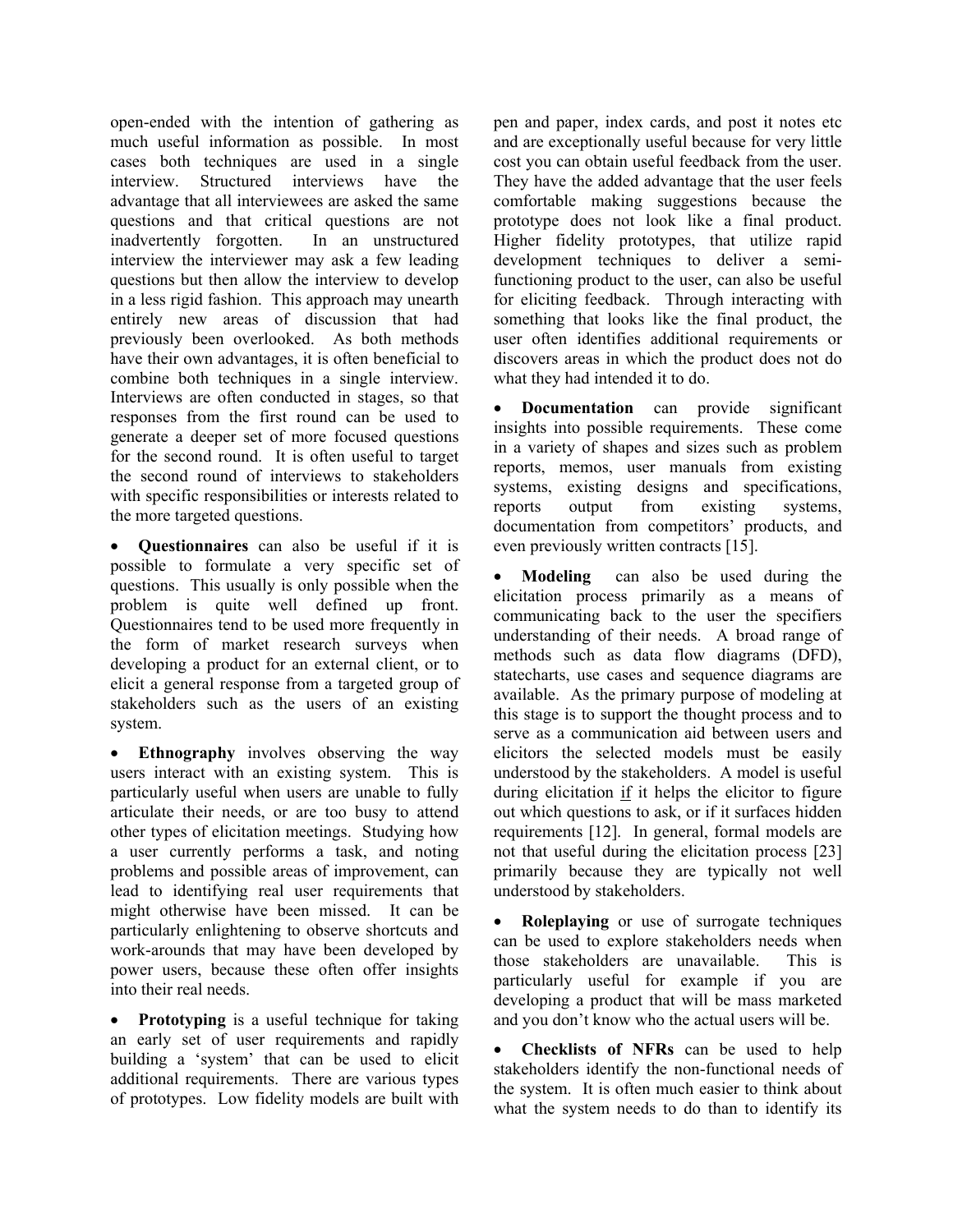critical qualities such as performance, usability, and security etc, therefore a checklist is a useful tool for triggering discussions in this area. As many post mortem analyses of large system failures have identified NFRs as the primary cause of the failure it is imperative to consider NFRs during the elicitation process.

#### **3.4 Conflict Identification and Negotiation**

 The requirements elicitor is also responsible for identifying inconsistencies and unresolved issues in the gathered requirements. There are two primary sources of conflicts that must be dealt with. First, stakeholders may have conflicting ideas concerning the functionality of the new system. These types of issues can be minimized through clearly defining the scope of each stakeholder group, and can be resolved through identifying and negotiating solutions to conflicts as they occur. Having an empowered project manager or "champion" who can guide the project through sometimes muddied waters can be very beneficial for resolving these types of conflicting needs. Some conflicts, such as those related to non-functional requirements such as performance, cost, and security, may not be unearthed until the requirements analysis phase, when candidate architectural solutions are considered. The objective however is to emerge conflicts as early as possible so that they can be resolved in a timely manner and accommodated within the requirements specification. In most projects, where requirements are written textually rather than formally, conflicts are identified through a qualitative review of the requirements. It is not an overstatement to point out that numerous projects are cancelled simply because stakeholders cannot reach agreement about what the system should do.

# **4. Requirements Analysis**

 During the requirements analysis phase the emphasis is upon gaining understanding of the product to be developed through requirements classification and conceptual modeling. During this stage it is important to classify requirements according to priority and scope, consider candidate architectures, allocate requirements to components, evaluate the impact of the

architecture upon the requirements, and to identify and negotiate architecturally related tradeoffs.

## **4.1 Conceptual Modeling**

 The purpose of modeling changes during requirements analysis. Whereas earlier models were primarily used to elicit further requirements, now they are used to gain a deeper understanding of the requirements. There are several types of model that are useful including data and control flows, state models, event traces, object models, and user interactions. Each of these models is applicable in different situations. For example it is useful to model real time systems using control flow and state models, and data flow diagrams are very useful for representing the flow of data between external entities and the system in business oriented systems. Selection of a specific modeling notation is dependent upon many factors including the nature of the problem domain, the expertise of the software engineer performing the modeling, process requirements established by the customer, and availability of supporting tools. There is no clear evidence that any particular modeling notation is generally superior to all others, however there is advantage to using a widely accepted industry standard such as UML, simply because it is well known and understood by a broader range of stakeholders [5]. IEEE defines two standard notations for conceptual modeling. These are IEEE Std 1320.1, IDEF0 [24] for functional modeling, and IEEE Std 1320.2, IDEF1 X97 [25] for information modeling.

### **4.2 Architectural Design and Requirements Allocation**

 The analysis phase is tightly interwoven with the high-level architectural design of the system [26]. During this stage requirements are categorized in order to differentiate between process and product requirements and also to identify requirements that may assert more influence upon the architectural design. Special attention needs to be paid to non-functional requirements as many of these have a global impact upon the system and therefore exert a strong influence on architectural decisions.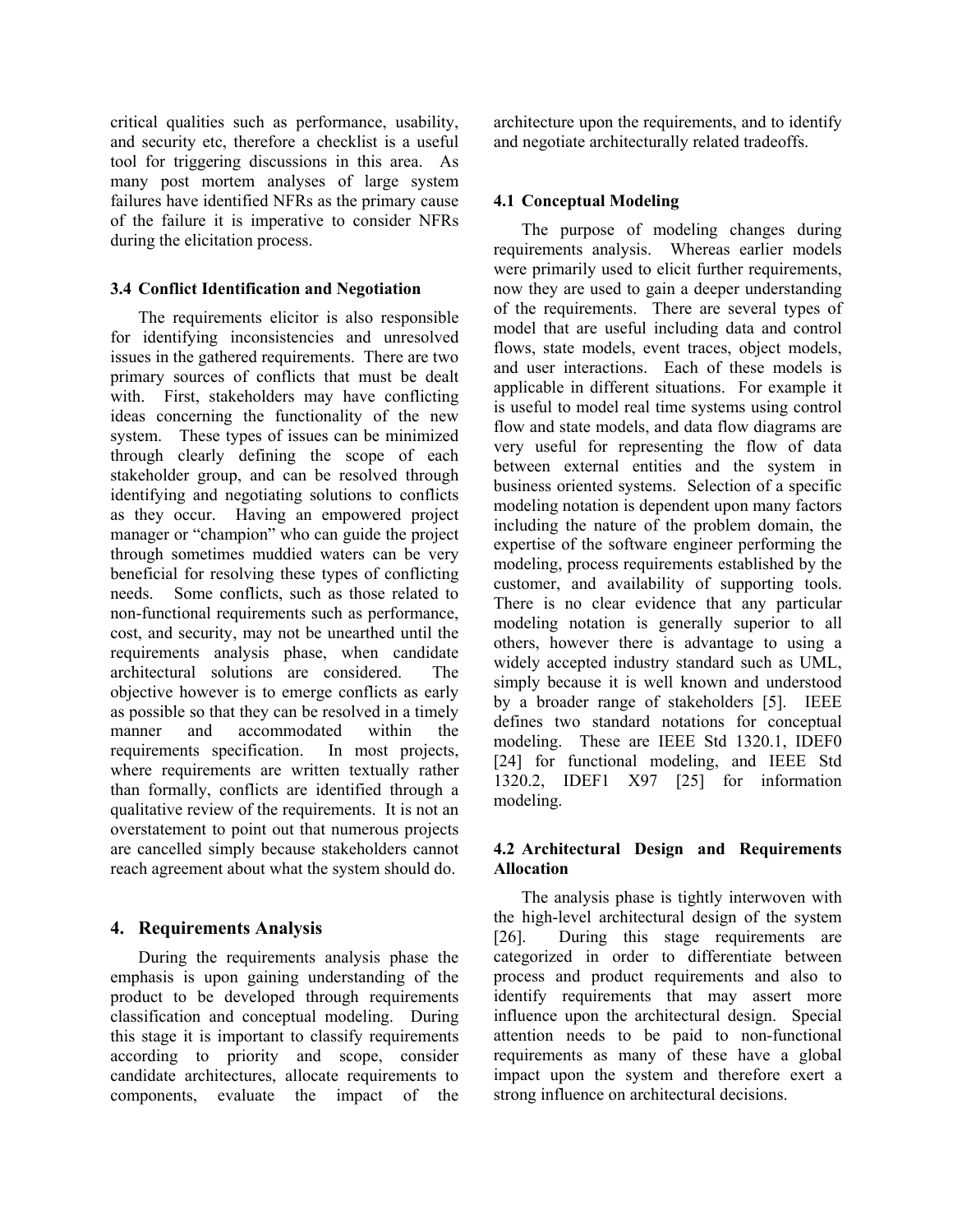

Figure 4. Requirements documents.

 Architectural quality is measured by its ability to fulfill the stated requirements. There are several techniques such as the Architectural Trade-off Assessment Method (ATAM) [27,28], that can be used to assess this fit. ATAM evaluates the ability of an architecture to fulfill the requirements. Similarly the NFR framework [29] provides a framework for reasoning about tradeoffs between requirements and for assessing the impact of various implementation decisions upon the NFRs. Evaluating architectural quality during the elicitation and analysis process provides insights into conflicts, trade-offs, and missing requirements, and ultimately leads to the development of a higher quality set of requirements.

 Once a high-level architecture is defined, requirements can be allocated to components, thereby triggering a further round of elicitation and analysis.

### **5. Requirements Specification**

 The requirements specification is a document that describes the system to be developed in a format that can be reviewed, evaluated, and approved in a systematic way [5]. For large and complex systems in which the software component is just one of many parts, three distinct documents, depicted in Figure 4, are typically needed. These are the systems definition

document, systems requirements document, and the software requirements document [6]. In contrast, software intensive applications with no major hardware components are normally described fully in the software requirements specification.

 The systems definition document, which is commonly called the user requirements document or the Concept of Operations (ConOps) is often written using domain terminology and defines the high-level system requirements from the domain perspective. It provides background information about the general objectives of the system, lists any constraints and assumptions, identifies critical non-functional requirements and generally depicts the system context in which the proposed system will operate. Conceptual models of the domain normally depict interactions with adjacent systems, specifically identifying any events that the system must respond to. Primary data stores can also be identified.

 The second document, the systems requirement specification, is typically only used in systems with substantial non-software components such as an embedded airplane system. Development of this document, which is actually a systems engineering activity, enables the separation of systems and software specifications. Typically the software requirements are derived from the systems requirement specification and must specify the interfaces between hardware and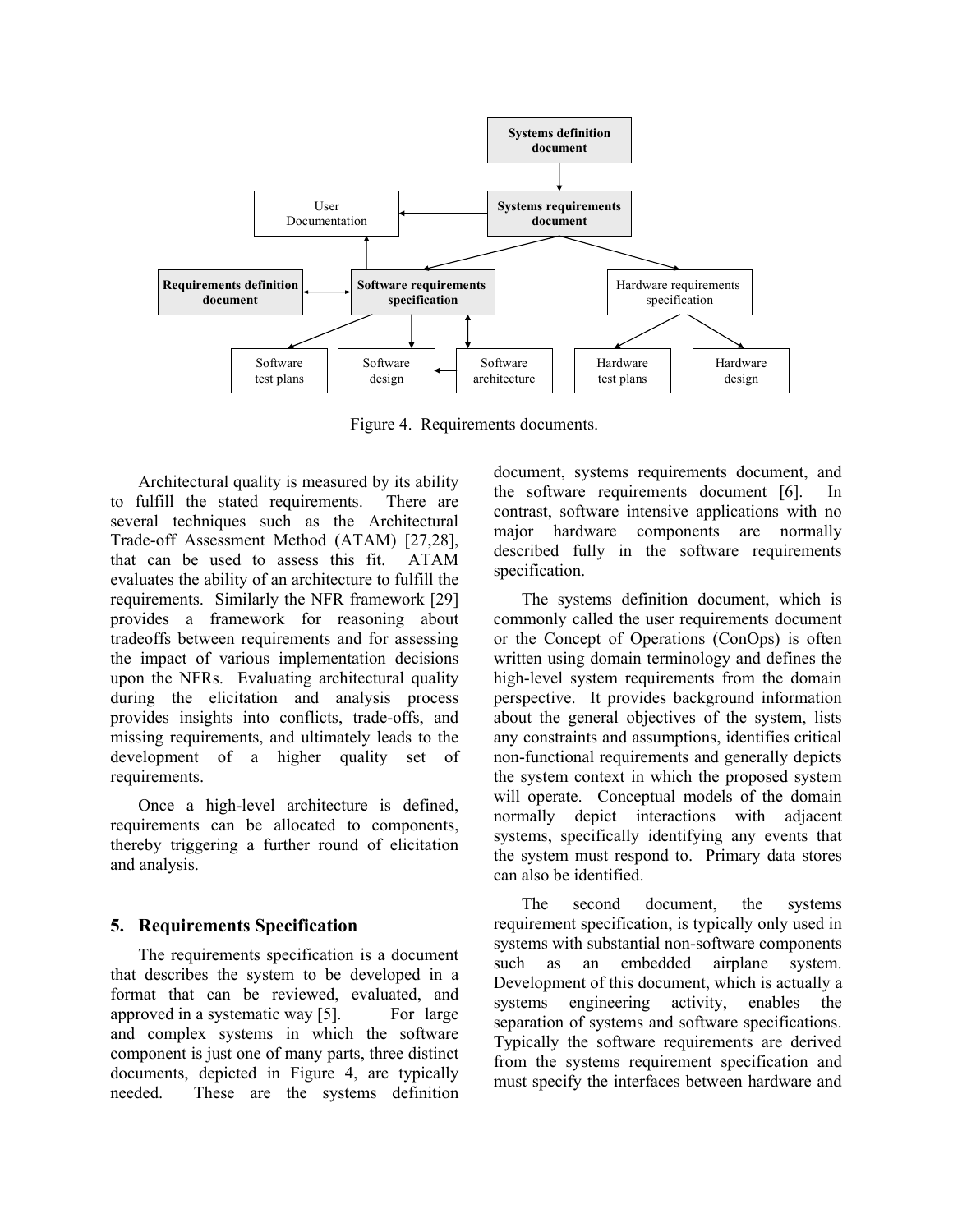software. IEEE Standard 1233 defines the process for developing system requirements [30].

 The third document, the software requirements specification (SRS), defines what the software component of the product is expected to do, and where necessary explicitly states what it should not do. It describes functional requirements in terms of all the inputs and outputs to the system and the functionality that must be provided to transform those inputs into the outputs. It additionally describes the nonfunctional requirements that have been negotiated and agreed upon by the stakeholders. A supporting document known as the requirements definition document provides clear definitions of all the terms used in the specification. The SRS is normally written in natural language but complex or critical requirements may be more formally specified [5].

 The SRS is used to identify risks, estimate cost and schedule, drive the design and implementation of the system, and to act as a contractual agreement to support eventual customer acceptance of the product. The SRS is created as a hierarchical document including an introduction, overall description of the product describing constraints, assumptions, and dependencies etc, and a section in which specific requirements are described. Typically requirements are organized by type such as external interfaces, functional requirements, performance requirements, design constraints, and other quality requirements [9]. Many organizations adopt standard templates for organizing the SRS and structuring requirements attributes. These templates are useful because they clearly define the sections of the SRS and the structure of each individual requirement.

 Because of the criticality of the SRS, various standards such as IEEE Std 830-1998, and IEEE Std. 1233, and IEEE Std 1362-1998 define the structure and requirements of the document.

### **5.1 Qualities of an individual Requirement**

 To minimize errors that are introduced during the requirements phase each requirement should be written to exhibit the following qualities: [31,32,33,34]

• **Concise:** A requirement should describe a single property of the desired system and should include no information beyond that necessary to describe the intended property. It should be stated in clear, simple, and understandable terms. Whenever a precondition or constraint is applicable to a single requirement, it can be attached as a constraint on that requirement. However as frequently occurs, a group of requirements share a set of constraints. In this case, the constraints should be stated at a higher and shared level of the requirements hierarchy.

• **Correct**: A requirement should accurately describe the intended property of the system, with no information missing that is needed to define or implement the system.

• **Non-ambiguous:** A requirement should be stated clearly and understandably, in order to avoid ambiguous interpretations. Although common language usage sometimes encourages ambiguity, this can be reduced to a minimal level through making all terms in the requirement explicit and through use of a project glossary to clearly define terms.

• **Feasible:** A requirement should be feasible from a technical, financial, and managerial perspective.

• **Verifiable**: A requirement should be written in such a way as to provide a clear and testable acceptance criterion. For example, it is not sufficient to state that a "query must return a fast response time". Instead, the requirement should be written in a form such as the "query must return a response within 1 second 90% of the time, and within 3 seconds 99.9% of the time." Even requirements stated in such clear terms may be hard to verify and may need to be tested through simulations, runtime measurements, or in the case of usability requirements, through structured usability studies. To remove any ambiguity the verification method may also need to be agreed contractually in the requirements document.

 In addition to these qualities it is often useful to attach attributes to each requirement in order to manage them more effectively through tracking priorities and current status.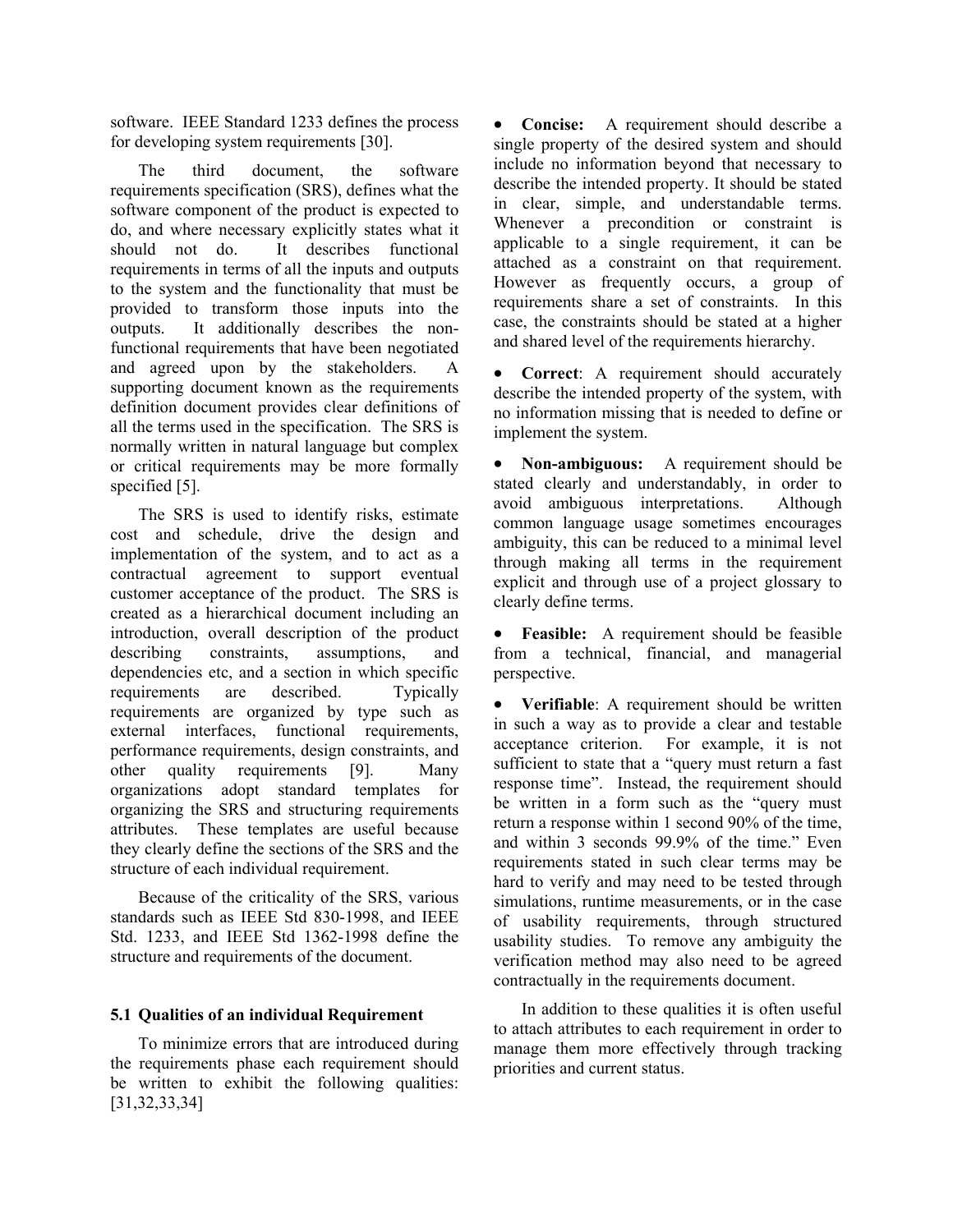One additional point to guard against in writing requirements is to ensure that the requirements state the needs of the user and do not contain unnecessary design constraints. For example, a requirement for a computerized stopwatch might say that the "timer shall be reset by the user", but unless the customer has explicitly introduced the button as a constraint on the design, the requirement should not state that the "user shall click on the reset button." This would prematurely assume that the reset option will utilize a clickable button, and prematurely introduces a design element that can limit creativity and place unnecessary constraints on the finished product.

 The writing style of a requirement is also important. Although there is some variation in standards between organizations, a general guideline is that all requirements describing a mandatory system property use the words 'shall' or 'must.' Words such as "will" are generally reserved to depict events that will happen in the future and are not used to describe properties of the system. Certainly words such as "ought to", "should", "would", "might", and "may" do not belong in a requirement because they immediately introduce the idea of an optional feature and therefore do not result in contractually binding requirements.

# **5.2 Qualities of the set of Requirements**

 In addition to these individual characteristics, there are a further set of qualities that must be applied to the requirements as a whole. The requirements should be:

- **Realistic:** The requirements should represent realistic goals at both the product and project level.
- **Concise:** The requirements should concisely describe the system that is to be developed. An excessive number of requirements create greater opportunity for inconsistencies and errors.

• **Complete:** The requirements should collectively describe the entire system to be implemented with no information missing.

**Consistent:** Inconsistencies between requirements lead to conflicts that prohibit all of

the requirements being implemented successfully. Inconsistencies should be identified and conflicts negotiated.

# **6. Validation**

 Validation falls under the general heading of V&V or verification and validation. Again this is an area in which there seems to be some ambiguity about the meaning of the individual terms. IEEE standard 1012-1998 defines requirements validation as the process of evaluating an implemented system to determine whether it conforms to the specified requirements [35]. However this definition does not take into account the fact that the specified requirements may fall short of capturing the real needs of the stakeholders. The SWEBOK defines validation as the process of ensuring that the engineer has understood the requirements correctly, in other words "Have we got the right requirements?", while verification is defined as the process of ensuring that the requirements documents conform to specified standards. Verification addresses the question of "Have we got the requirements right?" [5]. Perhaps rather wisely many organizations simply include all the activities aimed at ensuring that the software will function as required under the single umbrella of V&V.

 Validation practices should be built into every stage of the requirements process in order to ensure a quality product. Studies [36] have shown that errors introduced during requirements are the most costly to repair because of their far reaching implications into the system. Furthermore, as depicted in Figure 5, it is generally accepted that the relative cost to repair a software error progressively increases at later stages of the lifecycle model, thereby underlining the importance of early V&V activities. Typical methods include reviews, prototypes, models and acceptance tests [37].

**Reviews** are conducted by stakeholders with the intent of finding errors, conflicts, incorrect assumptions, ambiguities, and missing requirements. Formal inspections and reviews have been shown to be effective in removing errors early in the process and thereby reducing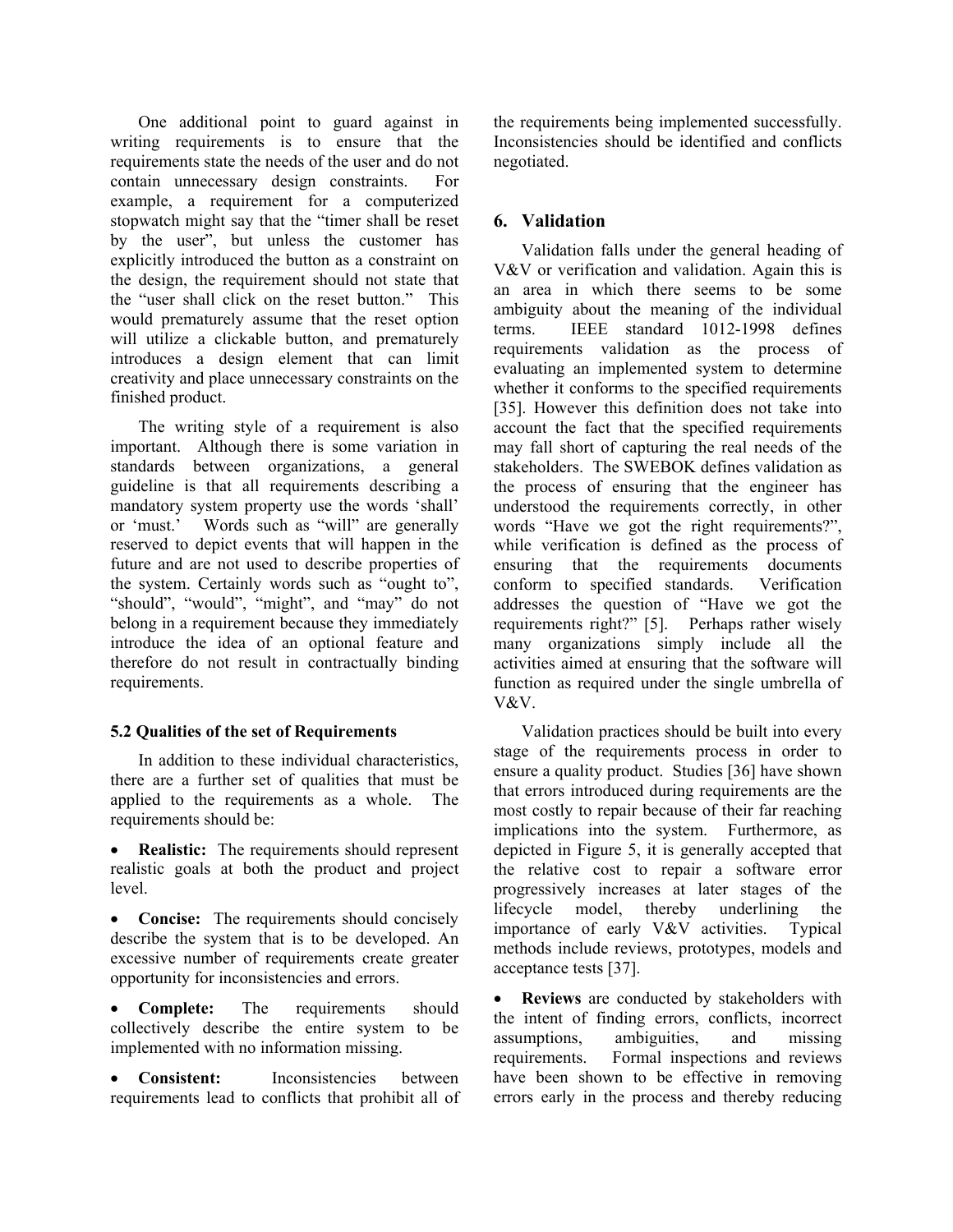| <b>Stage</b>       | <b>Relative Repair Cost</b> |
|--------------------|-----------------------------|
| Requirements       | $1 - 2$                     |
| Design             | 5                           |
| Coding             | 10                          |
| <b>Unit Test</b>   | 20                          |
| <b>System Test</b> | 50                          |
| Maintenance        | 200                         |

Figure 5. Cost to repair software errors at various stages

the cost and effort that would have been involved fixing downstream problems [37,38]. It is important to have customer and user representatives as well as developers involved in the review process so that all perspectives can be considered. Reviews are useful at all major milestones in the delivery of the requirements documents, including completion of the system definition document, system requirements document, SRS, and prior to all major baselines. All reviews should result in a list of identified problems and a set of agreed upon actions. As reviews require significant time commitments they can be costly to conduct, and it can be beneficial to perform pre-review activities to identify and handle obvious errors in advance. Furthermore review documents should be distributed and read in advance of a meeting so that all members can arrive well prepared.

• **Prototyping** is useful for validating the software engineer's interpretation of the users' needs. Stakeholders provide more useful feedback when interacting with a prototype than when they simply read an SRS. In fact requirements developed with the help of a prototype tend to be less volatile than those developed without one.

• **Model validation** is used to verify the correctness of the system. Conceptual models can be formally or informally validated, either by statically analyzing the model or in the case of formal specifications by applying formal reasoning to prove the properties of the system. In critical systems, it has been found that the activity of formally modeling the system can in itself serve to identify errors such as ambiguities and

conflicts, however the cost of creating formal models can normally only be justified for high assurance systems.

• **Acceptance tests** are used to validate that the completed product fulfills the requirements of the system. All requirements, including nonfunctional ones, must therefore be specified in a way in which they can be validated.

# **7. Requirements Management**

 Almost every software product continues to change and evolve throughout its lifetime. If change is not managed well, the quality of the product will deteriorate and future changes will become increasingly difficult to accommodate. Change management is concerned with carefully controlling changes to the requirements, both during the development process and following the product's deployment. Change management is supported through requirements traceability, managing the current status of all requirements, and through placing requirements under configuration control. Measuring the volatility of the requirements in a project can provide useful insights into the overall requirements process.

**Requirements traceability** is defined as "the ability to describe and follow the life of a requirement, in both a forward and backward direction (i.e., from its origins, through its development and specification, to its subsequent deployment and use, and through periods of ongoing refinement and iteration in any of these phases)" [39]. A trace defines a relationship between two artifacts. For example, a vertical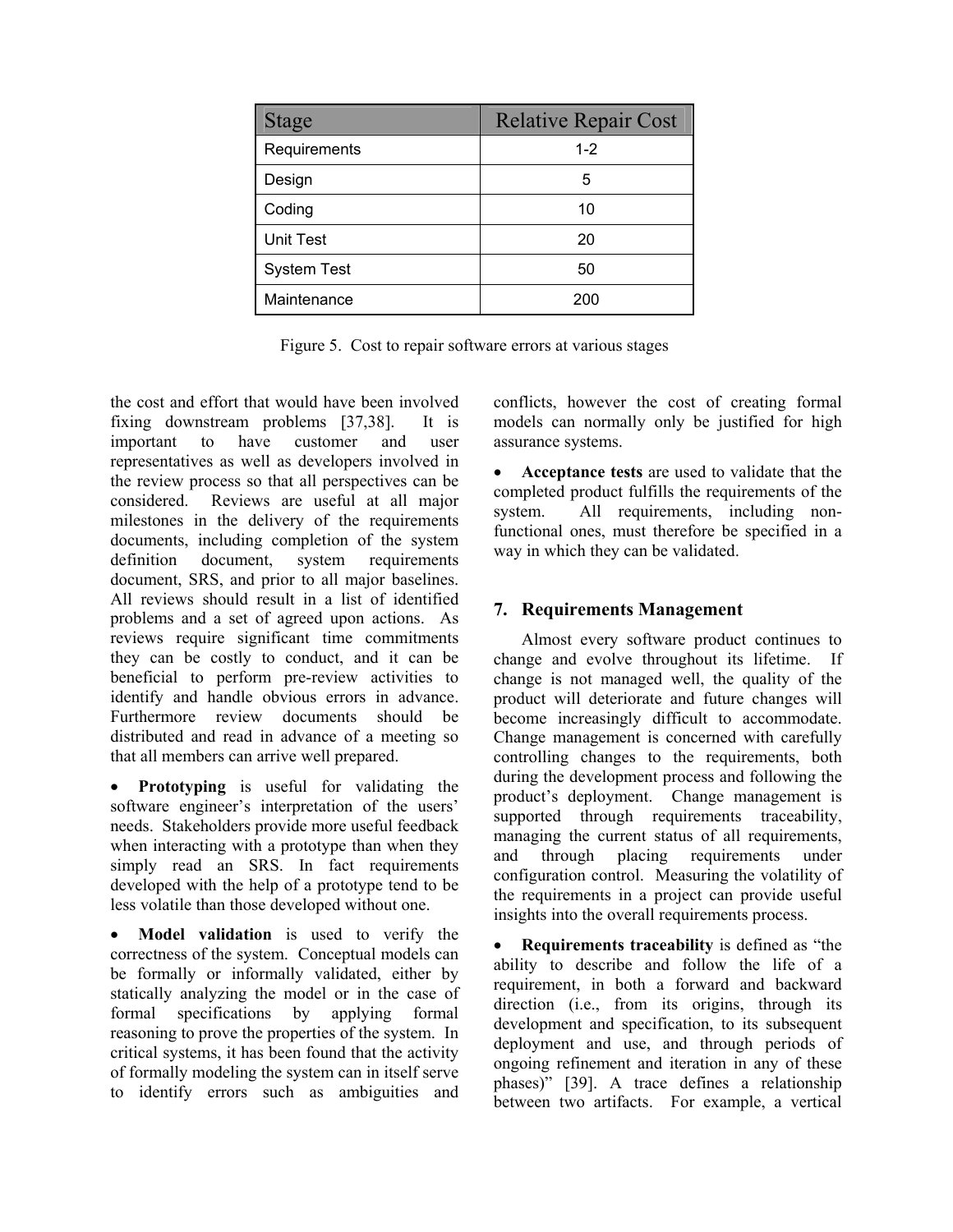trace between a lower level requirement and a higher level one could define a "refines" relationship, whereas a trace from an executable method to a requirement could define an "implements" relationship. Typical traceability techniques include matrices, hyperlinks, or traceability tools embedded into requirements management tools [39,40].

When a change is proposed, the traceability infrastructure provides the ability to trace back to the rationale behind impacted requirements so that current decisions can be informed ones, and to trace forward to artifacts such as design documents, code, and test cases in order to more completely understand how to implement the change and to identify and mitigate its possible side effects. Unnecessary traces lead to a maintenance nightmare, while too little traceability provides inadequate support for the change process [41]. Therefore links should be carefully established to provide necessary support for change analysis activities.

• **Change requests** should be managed systematically. Many requirements management packages now also incorporate "request for change" (RFC) features. Once a RFC has been created, an impact analysis is performed and the change is prioritized and assessed for in terms of its benefits, cost, and effort. Any change that is approved should go through the same rigorous analysis and quality assurance as the initial requirements.

• **Requirements attributes** are an important part of the change management process. Each requirement is assigned a unique identifier for tracking purposes, and auxiliary attributes are used to record information such as change dates, rationales, and current status.

# **8. Conclusions**

 In this tutorial, we have emphasized a more traditional approach to requirements engineering in which the requirements process involves elicitation, analysis, specification, validation, and management. Recently there has been a trend toward adopting more agile development methods [42]. Among other things the agile philosophy has challenged the accepted wisdom that the cost

of change increases over time and has adopted a more flexible approach that embraces the changing requirements of the customer throughout the development process. Agile methods minimize the importance of an upfront requirements phase, instead focusing upon delivering executable code to the customer as early as possible. Although agile methods are gaining in popularity, Boehm and Turner point out [43] that they are more suited to smaller, volatile, and non-critical projects. The more mainstream agile methods targeted at larger, more complex systems, or those developed in distributed environments, adopt many of the requirements practices described in this tutorial.

 For readers interested in learning more about software requirements, there are numerous books, several of which have been referenced in this tutorial [3,4,7,11,12,15] that provide more detailed discussions on a variety of related topics.

# **References**

1. Jones, C., *Patterns of Software Systems Failure and Success,* International Thompson Computer Press, Boston, Mass., 1996.

2. The Standish Group, *Chaos Report*, 1995. Available online at: http://www.standishgroup.com/visitor/chaos.htm

3. Young, R.R., *Effective Requirements Practices*, Addison-Wesley, 2001.

4. Kotonya, G. and I. Sommerville, *Requirements Engineering: Processes and Techniques*, John Wiley and Sons, 2000.

5. *Guide to the Software Engineering Body of Knowledge* (SWEBOK). Available online at http://www.swebok.org

6. Thayer, R.H. and M. Dorfman, *Software Requirements Engineering* (2nd Ed). IEEE Computer Society Press, 1997.

7. Sommerville, I. *Software Engineering* (6th edition), Addison-Wesley, pp. 63-97, 97-147, 2001.

8. IEEE Std 610.12-1990, IEEE Standard Glossary of Software Engineering Terminology

9. Thayer, R.H., "Software Requirements Engineering Concepts", *In Software Engineering Part 1: The Development Process*, Second Edition, Edition, R.H. Thayer, ed., IEEE Computer Society Press, Los Amitos, CA. 2002.

10. Sommerville, I. and P. Sawyer, "Viewpoints: Principles, Problems, and a Practical Approach to